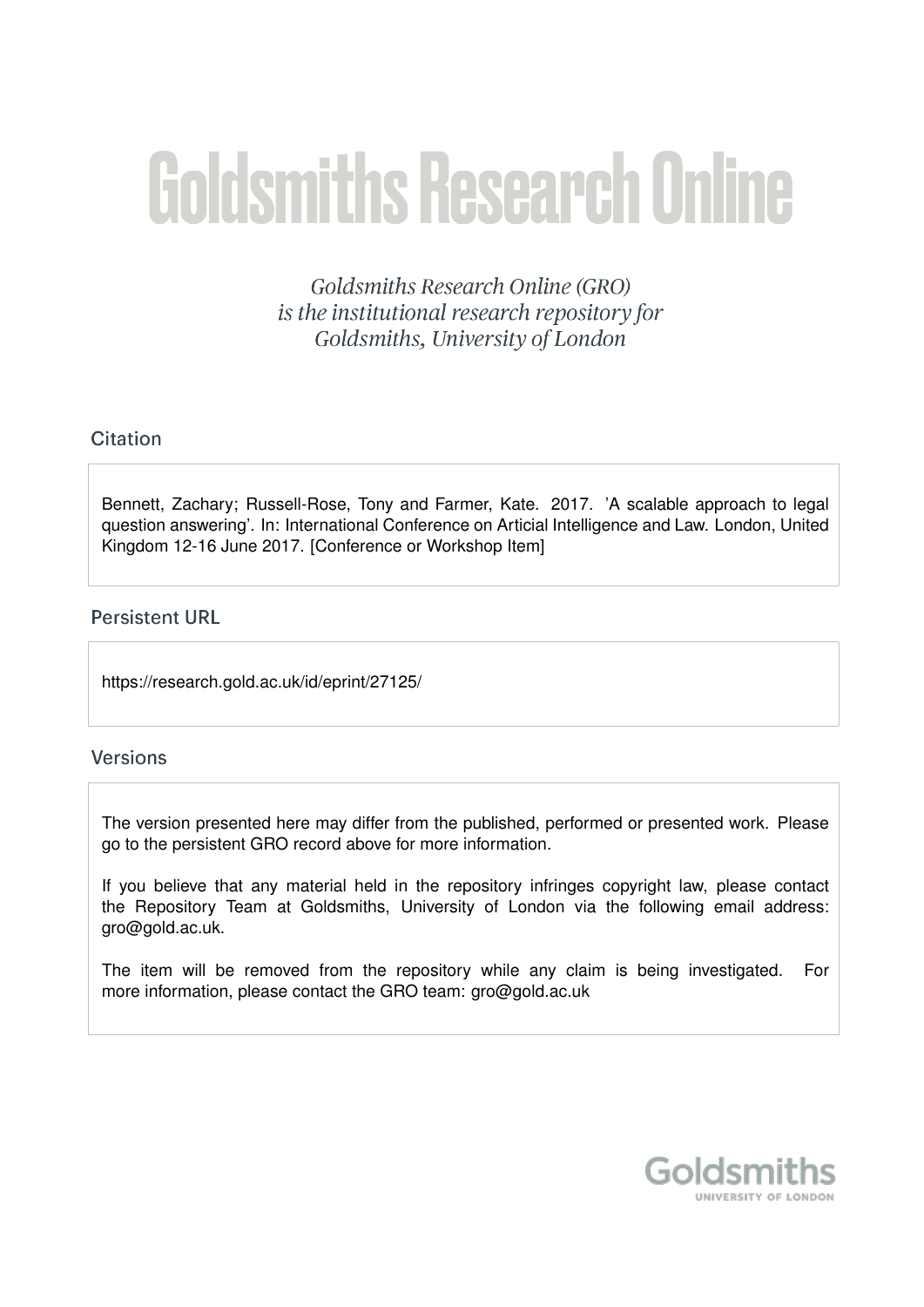# **A scalable approach to legal question answering**

Zachary Bennett LexisNexis 9443 Springboro Pike Miamisburg OH 45342 zack.bennett@lexisnexis.com

Tony Russell-Rose LexisNexis 30 Farringdon Street London EC4A 4HH tony.russellrose@lexisnexis.co.uk

Kate Farmer LexisNexis 1801 Varsity Drive Raleigh NC 27606 kathryn.farmer@lexisnexis.com

#### **ABSTRACT**

Lexis Answers is a question answering service deployed within a live production system. In this paper we provide an overview of the system, an insight into some of the key AI challenges, and a brief description of current evaluation techniques.

#### **CCS CONCEPTS**

• **Information systems ~Question answering** • **Information systems ~Search engine architectures and scalability** • *Information systems ~Information retrieval query processing*

#### **KEYWORDS**

Text mining, question answering, semantic retrieval.

#### **1. INTRODUCTION**

Legal researchers often satisfy their information needs through the use of keyword-based search applied to collections of natural language documents. Although much progress has been made in the optimization of relevance ranking functions (Liu, 2009), this approach relies on a commitment from users to examine individual documents in the results list and then identify and extract the required information. Consequently, there is a growing interest in developing systems that can more accurately interpret the user's search intent and deliver more targeted answers to support their information needs.

Lexis Answers is a new service that aims to provide answers to legal research questions. Instead of simply providing documents with potentially relevant sections highlighted, it extracts and delivers direct answers to legal questions in combination with a results list that is more precisely tuned to reflect the user's search intent. Lexis Answers incorporates machine learning (ML) and artificial intelligence (AI) technologies. The goal is to deliver a more effective legal research experience through improved analytics, visualization, and question answering (QA) capabilities.

In this paper we present a high level technical overview of the system, an insight into some of the key AI/ML challenges, and a brief description of current evaluation techniques and

Permission to make digital or hard copies of all or part of this work for personal or classroom use is granted without fee provided that copies are not made or distributed for profit or commercial advantage and that copies bear this notice and the full citation on the first page. To copy otherwise, or republish, to post on servers or to redistribute to lists, requires prior specific permission and/or a fee. ICAIL '17, June 12-16, 2017, London, United Kingdom © 2017 Copyright is held by the owner/author(s). ACM ISBN 978-1-4503-4891-1/17/06. <http://dx.doi.org/10.1145/3086512.3086547>

performance data.

#### **1.1 Legal question answering**

Research into question answering has a long history dating back as far as the 1960s (Jurafsky and Martin, 2009), with more recent and notable milestones including the development of IBM Watson (Ferruci, 2011) and numerous consumer-oriented conversational agents, e.g. Siri, Cortana, Alexa, etc. However, with a few notable exceptions (e.g. Quaresma and Rodrigues, 2005), applications of such techniques to the domain of legal research are relatively rare. Moreover, fewer still have attempted to apply such functionality within the context of a live production system, with all the associated constraints of product alignment, architectural integration and quality assurance.

Lexis Answers has been designed from the outset to integrate directly with the Lexis Advance legal research platform. Queries are entered via a traditional search box which can accommodate keywords or terms and connectors (Boolean) searches. However, when a question-oriented intent is recognized, the system displays matching questions in the auto-suggest panel. If the user selects one of these (or enters a question of their own), a matching 'answer card' is displayed above the results list, which is also modified to reflect the user's search intent (see Figure 1).

| Lexis Advance <sup>®</sup><br>$\checkmark$<br><b>Research</b>                                                     | 69 Browne v      | <b>IK</b>                                                                                                                                                                                                                                                                  |                                                                                                 | What are the elements of negligence?                       |  | Search: Everything                                                                                                                                         | Q                       | Client: None - - | History *                                                     | More. |
|-------------------------------------------------------------------------------------------------------------------|------------------|----------------------------------------------------------------------------------------------------------------------------------------------------------------------------------------------------------------------------------------------------------------------------|-------------------------------------------------------------------------------------------------|------------------------------------------------------------|--|------------------------------------------------------------------------------------------------------------------------------------------------------------|-------------------------|------------------|---------------------------------------------------------------|-------|
| Results for: What are the elements of negligence? 4   Actions *                                                   |                  |                                                                                                                                                                                                                                                                            |                                                                                                 |                                                            |  |                                                                                                                                                            |                         |                  |                                                               |       |
| <b>I</b> negligence                                                                                               |                  |                                                                                                                                                                                                                                                                            |                                                                                                 |                                                            |  |                                                                                                                                                            |                         |                  |                                                               |       |
| to properly perform that duty, and (3) the plaintiff's injury being proximately caused by the defendant's breach. |                  |                                                                                                                                                                                                                                                                            |                                                                                                 |                                                            |  | The three essential elements of a prima facie case of negligence are: (1) a duty owed by the defendant to protect the plaintiff from injury. (2) a failure |                         |                  |                                                               |       |
| Read more at: BP Pipelines (N. Am.) Inc. v. C.D. Brown Constr., Inc., 473 Fed. Appx. 818                          |                  |                                                                                                                                                                                                                                                                            |                                                                                                 |                                                            |  |                                                                                                                                                            |                         |                  |                                                               |       |
| U.S. Federal   US Court of Appeals for the Tenth Circuit   2012-03-26                                             |                  |                                                                                                                                                                                                                                                                            |                                                                                                 |                                                            |  |                                                                                                                                                            |                         |                  |                                                               |       |
|                                                                                                                   |                  |                                                                                                                                                                                                                                                                            |                                                                                                 |                                                            |  |                                                                                                                                                            |                         |                  | Is this information useful? Yes No.                           |       |
| u.                                                                                                                | Cases (10,000+)  |                                                                                                                                                                                                                                                                            |                                                                                                 |                                                            |  |                                                                                                                                                            |                         |                  |                                                               |       |
| <b>US</b><br><b>US Cases</b>                                                                                      | AU<br>$10.000 -$ |                                                                                                                                                                                                                                                                            |                                                                                                 |                                                            |  |                                                                                                                                                            | Sort by: Relevance<br>٠ |                  |                                                               |       |
| <b>US Statutes and</b><br>Legislation                                                                             | $10.000 +$       |                                                                                                                                                                                                                                                                            |                                                                                                 |                                                            |  |                                                                                                                                                            |                         |                  |                                                               |       |
| US Secondary Materials 10,000+                                                                                    |                  | 1. Celotex Corp. v. Catrett, 477 U.S. 317<br>$\Box$                                                                                                                                                                                                                        |                                                                                                 |                                                            |  |                                                                                                                                                            |                         |                  |                                                               |       |
| <b><math>×</math> Show more</b>                                                                                   |                  | Overview: In a wrongful death action, a manufacturer could have won summary judgment motion<br>without introducing any evidence, as spouse of decedent produced no evidence of decedent's<br>exposure to manufacturer's asbestos products, a key element of the complaint. |                                                                                                 |                                                            |  |                                                                                                                                                            |                         |                  | Jurisdiction<br><b>U.S. Federal</b><br>Court<br>Supreme Court |       |
| Narrow By<br>- Search Within Results                                                                              |                  |                                                                                                                                                                                                                                                                            |                                                                                                 | warranty, and strict liability. Two of the                 |  | distributed by 15 named corporations. Respondent's complaint sounded in negligence, breach of                                                              |                         |                  | Date<br>Jun 25, 1986                                          |       |
| <b>Enter search terms</b>                                                                                         | $\mathbb Q$      |                                                                                                                                                                                                                                                                            |                                                                                                 | ■ 2 <b>A</b> Thomas v. UBS AG, 2012 U.S. Dist. LEXIS 87224 |  |                                                                                                                                                            |                         |                  |                                                               |       |
| $\triangleright$ Court                                                                                            |                  |                                                                                                                                                                                                                                                                            | Overview: Plaintiff customers failed to state a negligence claim against defendant bank because |                                                            |  |                                                                                                                                                            |                         |                  | <b>Jurisdiction</b>                                           |       |

#### **Figure 1. An answer card for the question 'what are the elements of negligence?'**

In developing Lexis Answers we have initially focused on questions related to legal definitions and elements of legal concepts. The content for the answer cards is mined from our proprietary document corpora using a complex semi-automated pipeline (see below). The answers to some questions are dependent on jurisdiction.